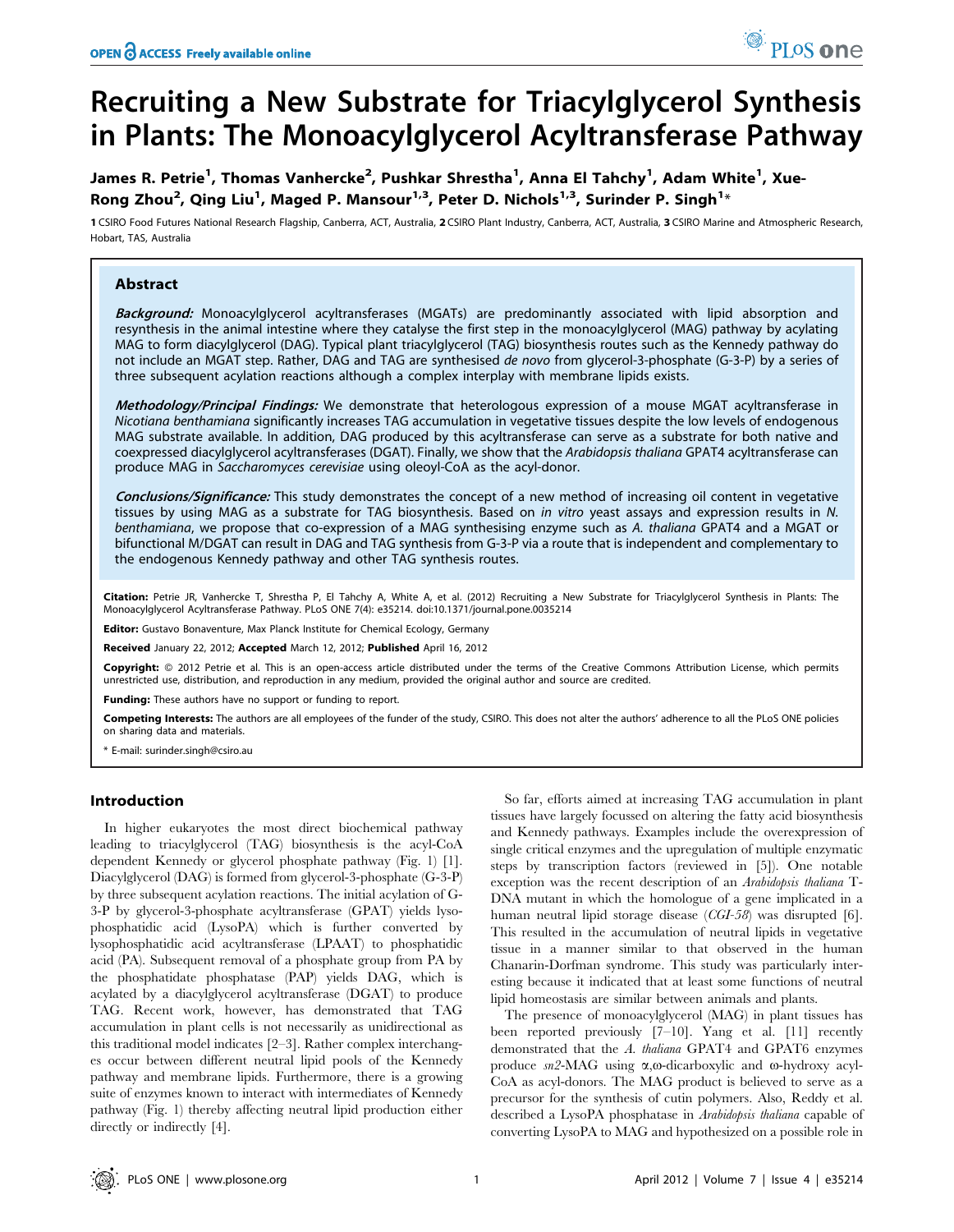

Figure 1. A simplified representation of general lipid metabolism in plant cells and the concept of the novel transgenic MGAT pathway proposed in this study. The substrates are G-3-P, glycerol-3-phosphate; LPA, lysophosphatidic acid; 2-LPA, sn2-lysophosphatidic acid; PA, phosphatidic acid; MAG, monoacylglycerol; DAG, diacylglycerol; TAG, triacylglycerol; PC, phosphatidylcholine. The enzymes are GPAT, glycerol-3-phosphate acyltransferase; GPAT4/6, denotes enzymes with both GPAT and phosphatase activity such as the A. thaliana GPAT4 and GPAT6; LPAAT, lysophosphatidic acid acyltransferase; PAP, phosphatidic acid phosphatase; MGAT, monoacylglycerol acyltransferase; DGAT, diacylglycerol acyltransferase; PDAT, phospholipid:diacylglycerol acyltransferase; CPT, CDP-choline:diacylglycerol cholinephosphotransferase; PDCT, phosphatidylcholine:diacylglycerol cholinephosphotransferase; PLC, phospholipase C; PLD-Z, phospholipase D Z-class; LPCAT, lysophosphatidylcholine acyltransferase; Pi, inorganic phosphate.

doi:10.1371/journal.pone.0035214.g001

supplying phosphate during low Pi conditions [12]. A similar process has also been reported in yeast [13]. Whilst MAG is therefore not believed to be involved in lipid biosynthesis in plants, this neutral lipid has long been recognised as a central molecule in lipid resynthesis from dietary fat in animals. MAG released by the action of pancreatic lipases is absorbed in the animal intestine and resynthesised into DAG by monoacylglycerol acyltransferase (MGATs) using fatty acyl-CoA as the acyl-donor. In vitro studies have demonstrated that this enzyme tends to favour acylation at the sn-1 and sn-3 position of MAG molecules containing unsaturated moieties at the  $sn-1$  or  $sn2$  position [14–16].

The possibility of a MAG or MGAT pathway in plant tissues has been discussed [7–10] and one study has demonstrated some soluble MGAT activity in peanut cotyledon extracts [17]. Interestingly, the same group has recently cloned an oleosin protein from the same tissue that displays both MGAT and phospholipase A activities [18]. However, the contribution of this protein to lipid biosynthesis in plant tissues remains to be proven. In this regard the recent characterisation of a soluble DGAT is an interesting addition to the field [19].

Since evidence exists for de novo MAG production in plant tissues [11,12] we explored the feasibility of salvaging this MAG pool as a substrate for TAG synthesis or resynthesis. To this end we expressed a mammalian MGAT in Nicotiana benthamiana resulting in a significant increase in the oil content of vegetative tissues. In addition, we provide biochemical evidence for a possible role of GPAT4 in providing endogenous MAG substrate for the heterologous expressed MGAT acyltransferase in vegetative tissues. Based on our findings in both yeast and plant model systems, we propose a novel TAG biosynthesis pathway consisting of only two acyltransferases, GPAT4 and a bifunctional MGAT/ DGAT, that are sufficient to convert G-3-P to TAG. By relying on MAG as an intermediate, this alternative pathway could function independently to the endogenous Kennedy pathway in any plant cell and offers potential applications for both food and fuel applications.

# Materials and Methods

#### Genes

The A. thaliana GPAT4 (Genbank accession NM\_100043) was amplified from total RNA isolated from developing siliques. The Mus musculus MGAT1 (AAK84177) and MGAT2 (AY157609) genes were synthesised with plant codon usage (Geneart, Regensburg, Germany). The A. thaliana DGAT1 gene (Genbank accession NM\_127503) had previously been amplified from cDNA [17].

#### In vitro yeast GPAT assay

The GPAT4 and MGAT2 genes were cloned into the dualpromoter yeast expression vector pESC-URA (Agilent Technologies, Santa Clara, CA) either individually or in combination and transformed in the S. cerevisiae GPAT knockout strain gat1 $\Delta$  (Mat $\alpha$ , his3C1, leu2C0, lys2C0, ura3C0, YKR067w:kanMX4). Yeast transformations were carried out using the Yeast Transformation Kit (Sigma-Aldrich, Castle Hill, NSW Australia). Heterologous expression and preparation of yeast homogenates were essentially as described by [11] except for the use of 0.5 mm zirconium oxide beads and a Bullet Blender (Next Advance, Cambridge, MA) to lyse the cells and resuspension of the final pellet with a Potter-Elvehjen glass homogenizer. GPAT activity was assayed as previously described by Yang et al. [11] except for the use of oleoyl-CoA as the acyl-donor,  $0.5 \text{ mM } G$ -3-P containing  $0.13 \mu\text{Ci}$  $[$ <sup>14</sup>C]G-3-P for 30 minutes in a final reaction volume of 40  $\mu$ L. Reactions were stopped by adding  $6.7 \mu L$  acetonitrile/acetic acid  $(4/1 \text{ v/v}).$ 

Total lipids were extracted with chloroform/methanol/0.1 M KCl  $(2/1/1 \text{ v/v/v})$ . Reaction mixtures were centrifuged  $(1500 \text{ g})$ for 5 minutes), the lower phase collected and the upper phase extracted a second time with 600 µL chloroform. Total lipid from the combined chloroform phases were separated by two-step TLC. Samples were first run halfway on a pre-coated SIL G-25 TLC plate (Macherey-Nagel, Germany) in chloroform/methanol/acetic acid/water (90/15/10/3 v/v/v/v), followed by a second separation using hexane/diethyl ether/acetic acid (70/30/1 v/v/v). Different lipid fractions were identified by running appropriate standards alongside and staining with iodine vapour. The TLC plate was exposed to phosphor imaging screens overnight and analysed by a Fujifilm FLA-5000 phosphorimager. The radioactivity of each sample was quantified with Fujifilm Multi Gauge software, with several 500 d.p.m. radioactivity spots as reference.

#### Transient expression in N. benthamiana and lipid analysis

MGAT1, MGAT2 and DGAT1 were expressed in N. benthamiana in a transient expression system essentially as described by [20] and [21].

Infiltrated leaf tissue samples were freeze-dried, weighed and total lipids extracted as described by [22]. Equal amounts of lipids and authentic lipid standard spots were applied on a pre-coated silica gel TLC plate (silica gel 60, MERCK) and developed in a solvent system of hexane/diethyl ether/acetic acid (70/30/1 v/v/ v) to fractionate neutral lipid and polar lipids classes. Individual bands of lipid classes were visualized by exposing lipids to the iodine vapour and identified according to the migration of lipid standards in the same plate. Fatty acid methyl esters (FAME) of the TAG fractions were produced by collecting the corresponding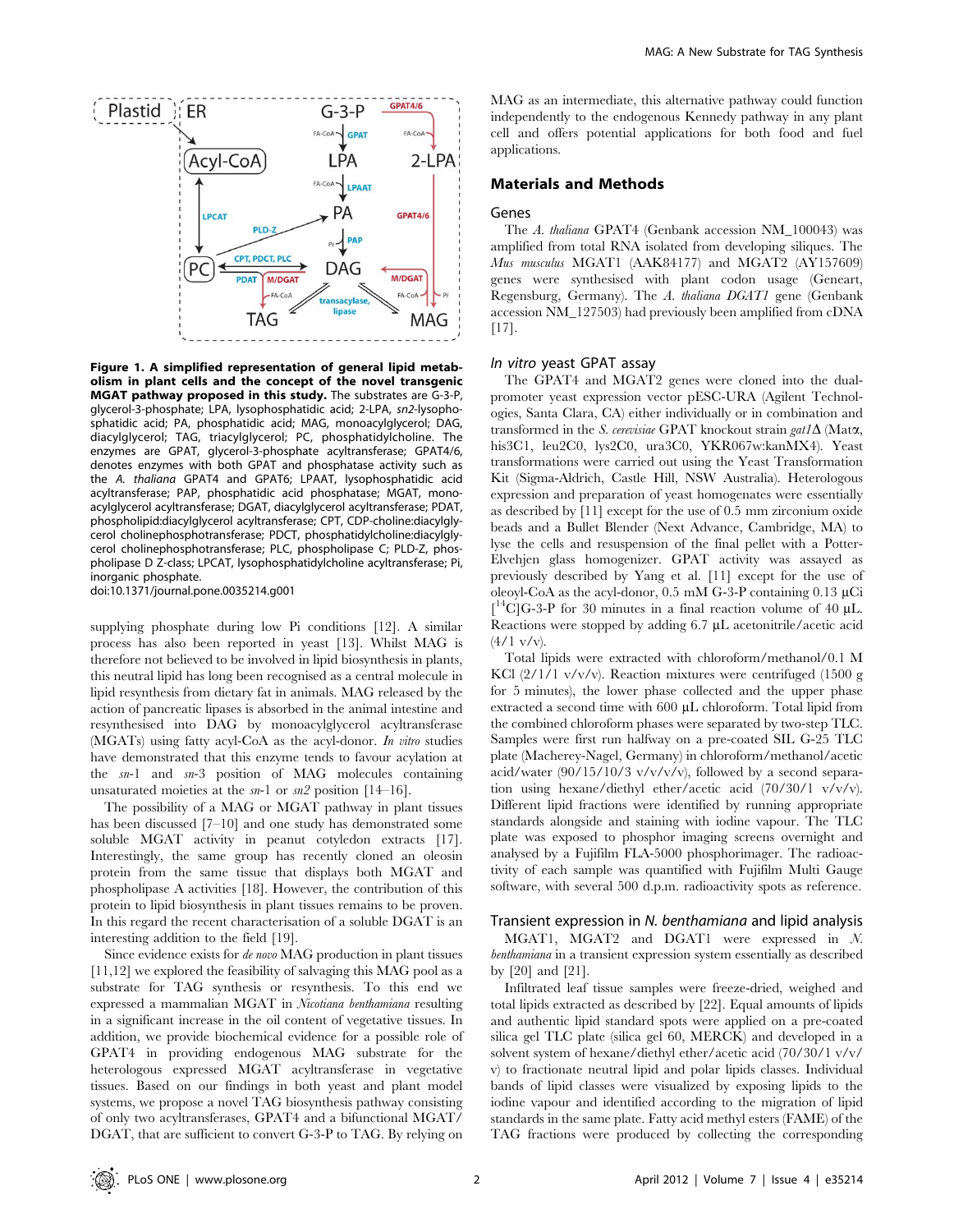bands and incubating these in methanol/HCl/dichloromethane (10/1/1 v/v/v) solution for 2 hours at 80 $^{\circ}$ C together with a known amount of heptadecanoic acid (C17:0) as an internal standard to allow quantification. FAME were analysed by GC.

# N. benthamiana leaf cell lysate assay and lipid analysis

20,000 g soluble crude microsomal fractions for enzymatic acyltransferase assays were prepared from N. benthamiana leaf tissue three days after infiltration. Leaf tissues were ground in a solution containing 0.1 M potassium phosphate buffer (pH 7.2) and 0.33 M sucrose using a glass homogenizer. The leaf homogenate was centrifuged at 20,000 g for 45 minutes at  $4^{\circ}$ C after which the supernatant was collected. Protein contents of the lysates were measured using a Wallac1420 multilabel counter and a Bio-Rad Protein Assay dye reagent (Bio-Rad Laboratories, Hercules, CA USA). MGAT and DGAT assays were performed according to [23] with some modifications. The reaction medium contained  $100$  mM Tris-HCl (pH 7.0), 5 mM MgCl<sub>2</sub>, 1 mg/mL fatty acids free-bovine serum albumen (Sigma), 200 mM sucrose, 40 µM cold oleoyl-CoA,  $16.4 \mu M$  [<sup>14</sup>C]glycerol-labelled  $m2$ -monooleoylglycerol (55 mCi/mmol, American Radiochemicals, Saint Louis, MO USA) or 9.0  $\mu$ M  $\int$ <sup>14</sup>C]glycerol-3-phosphate disodium salt (50–150 mCi/mmol, American Radiochemicals) and a volume of lysate containing 100 µg protein. The assays were carried out for 7.5, 15 and 30 minutes at room temperature with gentle mixing. Total lipids were extracted as described above but using a chloroform/methanol/0.1 M KCl (2/1/1 v/v/v) solvent run on silica gel 60 TLC plates (MERCK, Dermstadt, Germany) impregnated with 10% boric acid. Plates were developed in hexane/diethyl ether/acetic acid (70/30/1 v/v/v) for TAG and DAG fractionation and developed in chloroform/acetone (90/10 v/v) for MAG before measurement of radiolabel in the lipid spots using a Beckman-Coulter Ready Safe liquid scintillation cocktail and Beckman-Coulter LS 6500 Multipurpose Scintillation Counter.

#### Stable expression in N. benthamiana and lipid analysis

N. benthamiana was transformed essentially as described by [24] for N. tabacum. Reverse Transcription (RT)-PCR for expression analysis was performed using Superscript  $III^{TM}$  Platinum® One-Step system (Invitrogen, Carlsbad, CA USA) using standard conditions as described in the accompanying literature.

Transgenic  $T_1$  35S::MGAT2 events were produced and screened for expression of the MGAT2 transgene by real-time PCR (data not shown). Highly-expressing events were selected and seed produced by these planted out directly onto soil to result in a segregating population of 30  $T_2$  seedlings. After three weeks leaf discs were taken from each seedling for DNA extraction and subsequent PCR to determine which lines were transgenic and which were null for the transgene. The population was then harvested with the entire aerial tissue from each seedling cleaned of soil and freeze-dried. The dry weight of each sample was recorded. Total lipids were isolated by addition of 900 µL of chloroform/methanol  $(2/1 \text{ v/v})$ . 3 µg DAGE (diacylglycerol ether, purified by silica column chromatography of shark liver oil using 4% diethyl ether in hexane) was added per 0.3 mg dry leaf weight as internal standard (see below). Samples were homogenized using an IKA ultra-turrax tissue lyser after which 500 µL 0.1 M KCl was added. Samples were vortexed, centrifuged for 5 minutes and the lower phase collected. The remaining upper phase was extracted a second time by adding 600 µL chloroform, vortexing and centrifuging for 5 minutes. The lower phase was recovered and pooled into the previous collection. Lipids were dried under a

nitrogen flow and resuspended in  $3 \mu$ L chloroform per mg leaf dry weight.

One  $\mu$ L of total leaf lipid extract from stably-transformed seedlings was loaded onto Chromarod-SII rods for Iatroscan<sup>TM</sup> MK-6s TLC-FID analyser (Mitsubishi Chemical Medience Corporation, Japan). The Chromarod rack was then transferred into an equilibrated developing tank containing 70 mL of a Hexane/CHCl3/2-Propanol/Formic acid (85/10.7/0.6/0.06 v/ v/v/v) solvent system. After 30 minutes of incubation, the Chromarod rack was dried for 3 minutes at  $100^{\circ}$ C and immediately scanned on the Iatroscan. Peak areas of DAGE internal standard and TAG were integrated using SIC-480II integration software (Version:7.0-E SIC System instruments Co., LTD, Japan). DAGE was used as an internal standard since it does not exist endogenously in N. benthamiana extracts. It also showed a good separation from other metabolites and had a similar response factor to N. benthamiana TAG.

#### HPLC fractionation

HPLC was performed on a Waters system (Milford, MA) consisting of a 600 Controller, 717 plus Autosampler and a 2420 Evaporative Light Scattering Detector (ELSD). Separation of the TAG, DAG and MAG fractions was achieved on a cyanopropyl (CN) polar bonded phase preparative HPLC column (Luna,  $250\times21.2$  mm ID, 5 µm spherical particles, Phenomenex, Torrance, CA) using a solvent gradient of n-hexane or isooctanemethyl tertiary butyl ether (MTBE)-acetone. A 150 µL aliquot of total lipid extract made up in either n-hexane or dichloromethane was loaded onto a 200 µL sample loop. Fractions were collected by means of a flow splitter (Grace Davison Bannockburn, IL) set to a flow split of 96:4 (collector: detector). The ELSD settings were: data rate 10 point/second, nitrogen pressure 30 PSI, gain 1, time constant 1 second, nebulizer heater level 5% and drift tube temperature  $25^{\circ}$ C. The regions for collection of TAG, DAG and MAG fractions were determined by analysing a mixture of suitable standards containing 18:0,  $18:1^{\Delta 9}$ ,  $18:2^{\Delta 9,12}$  and  $18:3^{\Delta 9,12,15}$  fatty acids. Fractions were transmethylated and fatty acids quantified by gas chromatography (GC) using a C19:0 internal injection standard and identifications were confirmed by GC-MS [20].

#### Capillary gas-liquid chromatography

FAME were analysed by gas chromatography using an Agilent Technologies 6890N GC (Palo Alto, California, USA) equipped with a 60-m BPX70 column  $(0.25 \text{ mm})$  inner diameter,  $0.25 \text{ }\mu\text{m}$ film thickness, SGE, Austin, Texas, USA), with the same conditions described previously [25]. Peaks were quantified with Agilent Technologies ChemStation software (Rev B.03-02-SR2 (341)), Palo Alto, California, USA).

### Results

# DGAT activity of MGAT acyltransferases expressed in yeast

The M. musculus MGAT2 enzyme had previously been shown to exhibit low DGAT activity [15,26]. This was confirmed by expressing the mouse MGAT1, MGAT2 and A. thaliana DGAT1 acyltransferases in S. cerevisiae H1246. This yeast mutant is devoid of DGAT activity and lacks TAG and sterol esters as a result of knockout mutations in four acyltransferase genes (dga1, lro1, are1, are2) [27]. In vivo feeding with radiolabelled oleic acid substrate revealed that the mouse MGAT1 displays considerable DGAT side-activity (Fig. S1) with 58% of the labelled DAG converted to TAG in contrast with only 1% in the pYES2 control and 71% in the A. thaliana DGAT1 assay. Expression of the mouse MGAT2,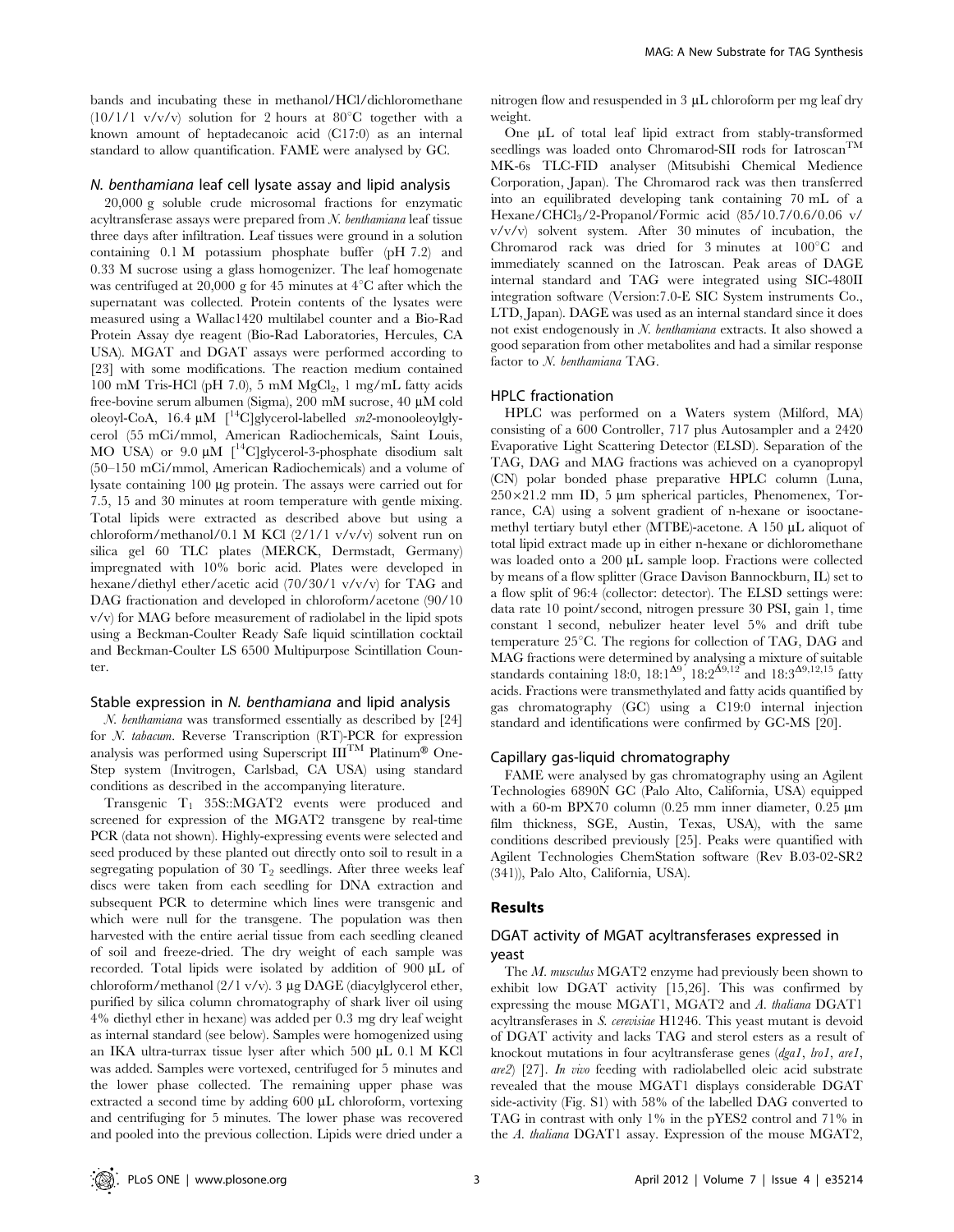however, resulted in only small amounts of TAG with only  $6\%$ conversion of DAG to TAG. These results are in line with earlier findings obtained with the mouse MGAT1 and human MGAT2 acyltransferases using the Sf-9 expression system [23]. For the remainder of our work we deliberately focused on the M. musculus MGAT2 as its low intrinsic DGAT activity simplified interpretation of the assay results and allowed us to better determine contributions of native plant DGATs or other TAG synthesis routes.

### Monoacylglycerol pathway expression in plants

Transient expression of the A. thaliana DGAT1 acyltransferase has previously been shown to increase TAG in N. benthamiana leaf tissue [20]. We tested the M. musculus MGAT2 acyltransferase under the control of the constitutive 35S promoter in the same system both in the presence and absence of the A. thaliana DGAT1 acyltransferase. Triplicate infiltrated leaf samples were harvested after three days and partially-purified cell lysates prepared by mechanical tissue lysis followed by centrifugation.

The MGAT activities of the cell lysates were assayed by adding labelled sn2-MAG and unlabelled oleoyl-CoA to each sample followed by quantification of the labelled DAG and TAG reaction products at three different time points (Fig. 2A). Only traces of labelled DAG and TAG were observed in the p19 control sample at all time points tested. In contrast, expression of the M. musculus MGAT2 resulted in 77% of the labelled MAG substrate being converted to DAG and TAG after 30 minutes. DAG to TAG conversion was calculated to be 7% after 30 minutes, likely due to a combination of endogenous DGAT acyltransferases, low intrinsic DGAT activity of the heterologous expressed MGAT2 and other TAG synthesis routes that are active in the plant cell. The amount of label appearing in the DAG and TAG fractions was found to be 80% after 30 minutes when leaf tissue was coinfiltrated with the MGAT2 and A. thaliana DGAT1. The DAG produced by the MGAT2 acyltransferase was readily accessible for further conversion to TAG by the co-expressed DGAT1 with 45% being converted after 30 minutes.

Next we confirmed the presence of MAG in wild type N. benthamiana leaf tissue by separating total lipids by HPLC followed by GC quantification of the methylated MAG, DAG and TAG fractions in triplicate samples. All three neutral lipid species were present in low concentrations in mature leaf tissue with the amount of fatty acids derived from MAG, DAG and TAG fractions found to be  $0.71 \pm 0.13$  mg,  $0.54 \pm 0.03$  mg and  $0.52\pm0.14$  mg per 100 mg dry leaf weight, respectively.

We repeated the above partially-purified cell lysate assay with labelled G-3-P and unlabelled oleoyl-CoA (Fig. 2B) to determine whether this relatively small pool of endogenous MAG was the result of de novo synthesis rather than TAG degradation. Labelled MAG accumulated over time in all samples. In the case of the p19 negative control, only 25% of the label was found in DAG and TAG lipid pools after 30 minutes suggesting minimal conversion by the endogenous Kennedy pathway under the conditions of this assay. By contrast, samples infiltrated with MGAT2 were found to have 79% of the label in the DAG and TAG lipid pools after 30 minutes whilst this was increased to 91% for samples coinfiltrated with both MGAT2 and DGAT1. This indicated further conversion of the MAG produced from the labelled G-3-P to DAG and TAG.

#### MGAT-mediated TAG accumulation in plants

The A. thaliana DGAT1, M. musculus MGAT1, M. musculus MGAT2 and a combination of these acyltransferase were expressed transiently in  $N$ . benthamiana leaf to compare their effect



Figure 2. Radioactivity (disintegrations per minute, DPM) of monoacylglycerol (MAG), diacylglycerol (DAG) and triacylglycerol (TAG) fractions isolated from transiently-transformed N. benthamiana leaf lysates at three different time points and after feeding with A. [<sup>14</sup>C]sn2-MAG and unlabelled oleoyl-CoA or B. [<sup>14</sup>C] glycerol-3-phosphate and unlabelled oleoyl-CoA. N. benthamiana leaves were infiltrated in triplicate with either the 35S::p19 construct alone (negative control), 35S::p19 and 35S::MGAT2 or 35S::p19 and 35S::MGAT2 and 35S::DGAT1 constructs. doi:10.1371/journal.pone.0035214.g002

on TAG accumulation. Heterologous expression of MGAT2 and MGAT1 yielded TAG levels that exceeded those of the DGAT1 positive control (7.3-fold, 9.2-fold and 5.9-fold compared to the p19 negative control respectively) (Fig. 3). Co-infiltration with MGAT2 and DGAT1 resulted in the highest TAG yield (9.8-fold compared to p19).

The 35S::MGAT2 construct was stably-transformed in N. benthamiana to rule out any effects on MGAT-mediated TAG increase due to the nature of the transient expression system. The entire aerial tissue from 22  $T_2$  segregating seedlings from a highlyexpressing and morphologically normal event were analysed for TAG content by TLC-FID. The average TAG level in the transgenic seedlings was found to be 2.6-fold higher compared to eight null seedlings with TAG levels in the highest event increased 6.2-fold (Fig. 4). The median fold increase was found to be 2.0. Mature leaf tissue from the line with the highest TAG was stained with Nile Blue and viewed by confocal microscopy (Fig. S2). Total lipids from leaves of transgenic lines were transmethylated and analysed by GC to determine fatty acid profile. Oleic acid levels were found to be slightly increased compared to control lines and no dicarboxylic or  $\omega$ -hydroxylated fatty acids [11] were detected in the TAG (Table 1).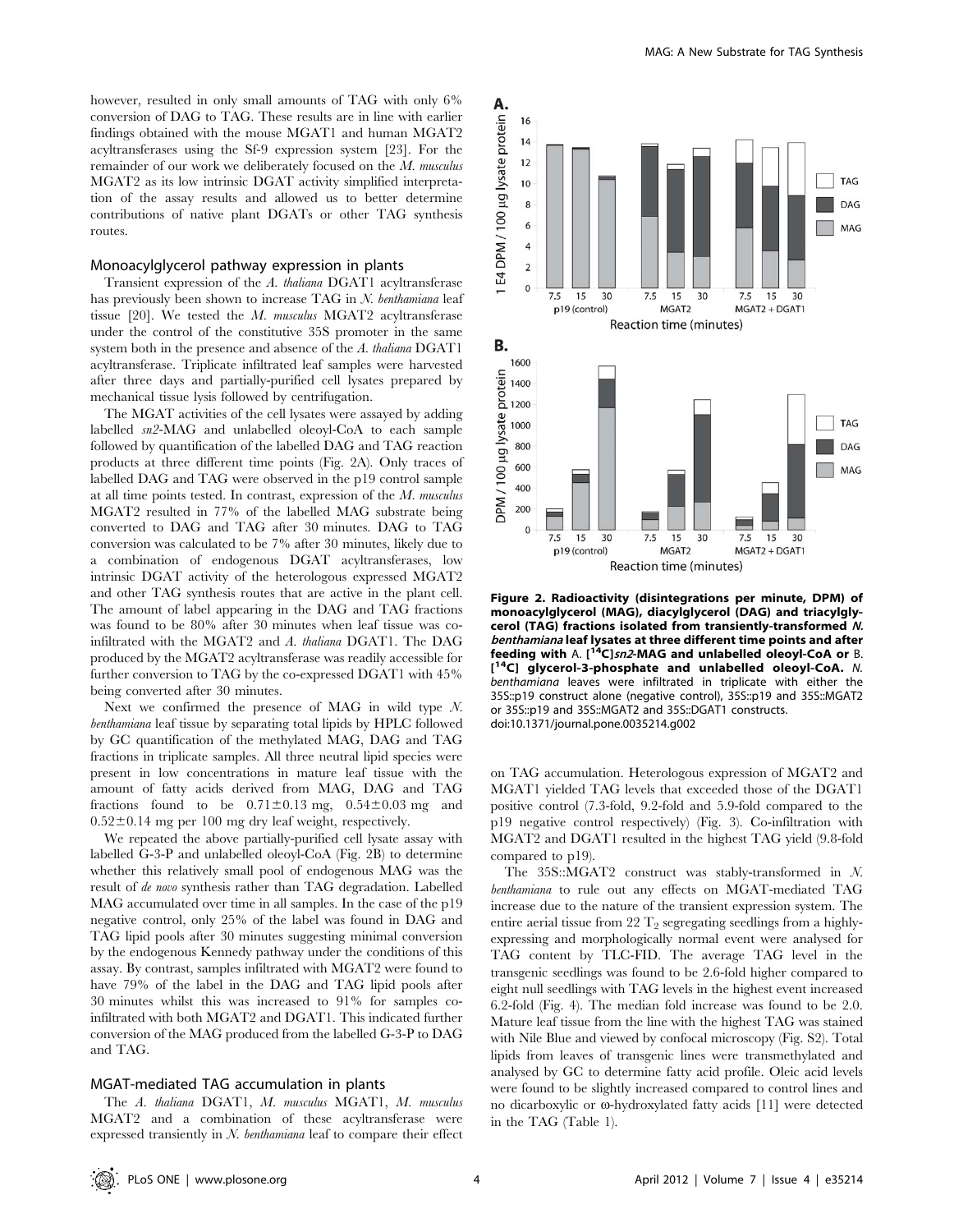

Figure 3. TAG levels in transiently-transformed N. benthamiana leaf tissue relative to the p19 negative control with the average amount of TAG in the control samples being 47  $\mu$ g/ 100 mg dry weight. Genes expressed include A. thaliana DGAT1 (DGAT1); M. musculus MGAT2 (MGAT2); M. musculus MGAT1 and coexpression of the M. musculus MGAT2 and A. thaliana DGAT1 (MGAT2+DGAT1). Error bars denote standard error and number of repeats in each case is displayed in parentheses. doi:10.1371/journal.pone.0035214.g003

# MAG synthesis by the A. thaliana GPAT4 acyltransferase in yeast

A. thaliana GPAT4 and GPAT6 are highly expressed in vegetative tissues where they synthesise sn2-MAG using dicarboxylic and  $\omega$ -hydroxy acyl-CoA fatty acids [11]. In order to determine whether the A. thaliana GPAT4 can catalyse the same reaction using oleoyl-CoA as the acyl-donor, we expressed the gene in the yeast GPAT mutant gat1 $\Delta$  [28] and performed in vitro GPAT assays in the presence of labelled G-3-P. Labelled MAG product was present only in trace amounts in homogenates prepared from S. cerevisiae S288c after 30 minutes incubation while PA constituted the major labelled lipid species (Fig. 5A and B). When the GPAT4 acyltransferase was expressed in the yeast  $gat1\Delta$ strain, the majority of the label accumulated as MAG. In addition, low levels of labelled DAG and TAG were also detected. Coexpression of the M. musculus MGAT2 gene resulted in increased levels of labelled TAG as compared to the expression of GPAT4 gene alone (35.3 pmoles vs. 8.5 pmoles or 16% vs. 5% MAG to TAG conversion).

## **Discussion**

This study is the first report on the use of MAG as a substrate for de novo transgenic TAG biosynthesis in plants. While four different enzymes are involved in the endogenous Kennedy pathway, our proposed MGAT pathway requires only two acyltransferases for the conversion of G-3-P to TAG. The first step consists of the synthesis of sn2-MAG by GPAT4 or GPAT6 acyltransferases. Both enzymes have been reported to use dicarboxylic and  $\omega$ -hydroxy acyl-CoA fatty acids and produce sn2-LPA, rather than sn-1-LPA. Subsequent dephosphorylation of sn2-LPA, catalysed by the same enzyme, results in the production of sn2-MAG which serves as a substrate for the MGAT acyltransferase. The last step consists of the acylation of DAG at the sn-3 position, a reaction catalysed by both DGAT and to some extent by most MGAT acyltransferases. As a result, the concerted action of GPAT4 or GPAT6 and a bifunctional M/DGAT such as the mouse MGAT1 is sufficient to convert the ubiquitous G-3-P to TAG (Fig. 1).

Using a yeast model system, we have demonstrated that the A. thaliana GPAT4 can also accept common acyl donors such as



Figure 4. TAG levels in stably-transformed  $T_2$  segregating N. benthamiana aerial seedling tissue. Total lipids were analysed by TLC-FID using an internal DAGE standard to allow accurate comparison between samples. The null column represents the average of eight lines with standard deviation shown.

doi:10.1371/journal.pone.0035214.g004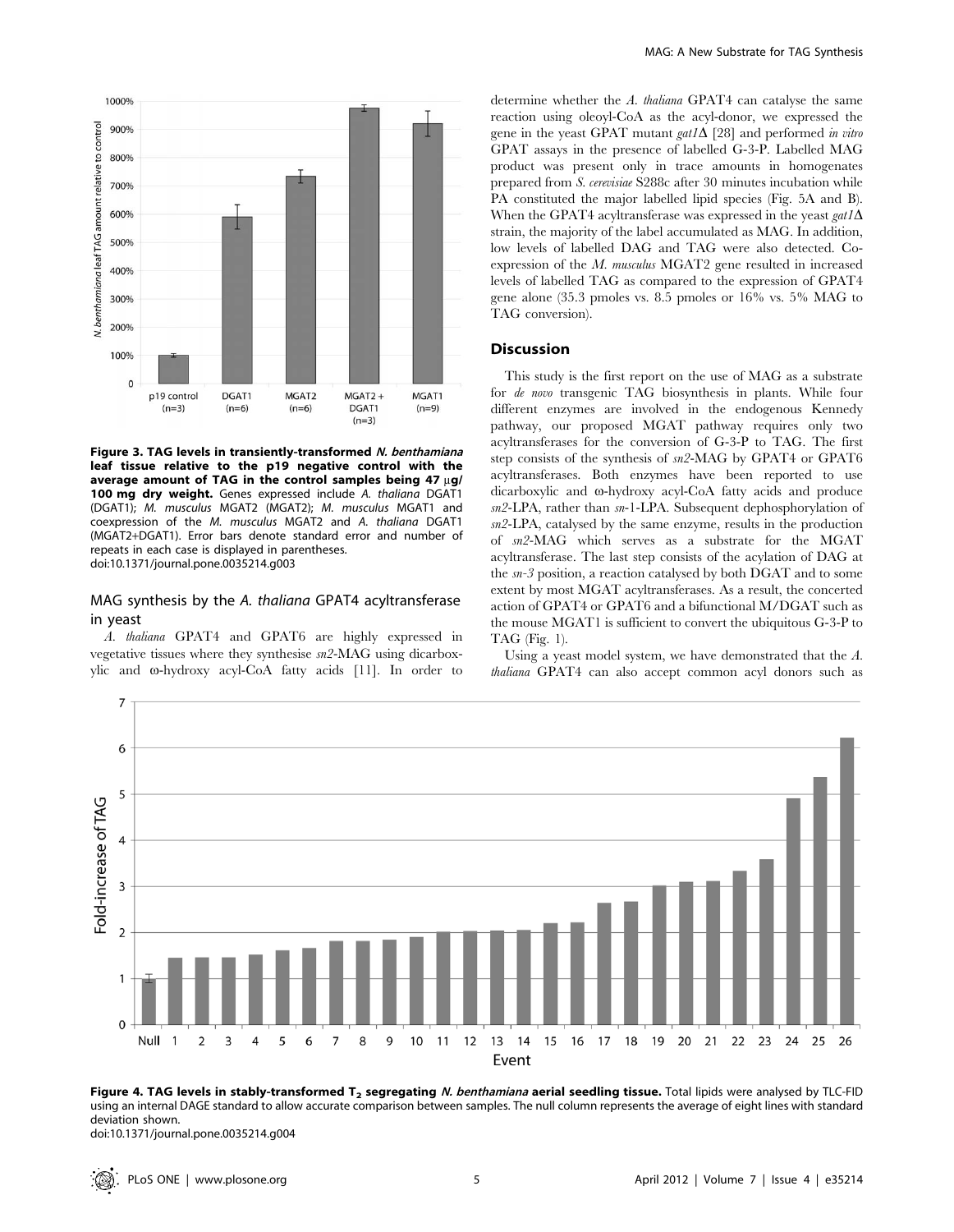Table 1. Major fatty acids of total lipids isolated from representative null and transgenic MGAT2 N. benthamiana seedlings.

|                              |  |  |     |      | 16:0 16:1 <sup>43t</sup> 18:0 18:1 <sup>49</sup> 18:1 <sup>411</sup> 18:2 <sup>49,12</sup> 18:3 <sup>49,12,15</sup> |
|------------------------------|--|--|-----|------|---------------------------------------------------------------------------------------------------------------------|
| <b>Null</b> 15.7 0.3 2.7 4.5 |  |  | 0.4 | 13.8 | 61.0                                                                                                                |
| MGAT2 16.9 0.4 3.6 6.3       |  |  | 0.5 | 12.5 | 58.7                                                                                                                |
|                              |  |  |     |      |                                                                                                                     |

doi:10.1371/journal.pone.0035214.t001

oleoyl-CoA, thereby producing MAG. In vitro GPAT assays using wild type *S. cerevisiae* homogenates and labelled G-3-P resulted in only minor amounts of labelled MAG, DAG and TAG whilst PA contained the majority of the label. This result reflects the activity of the Kennedy pathway enzymes at the time point studied [29] while MAG might be formed by DAG hydrolysis. However, we cannot rule out that DAG is also the result of MGAT activity of the endogenous DGAT2 (Dga1) enzyme which has been shown to account for 60% of the total MGAT activity in yeast cells [30]. In contrast, MAG, DAG or TAG were not detected in a similar assay using homogenates prepared from the  $gat1\Delta$  (GPAT) knockout strain. Expression of the A. thaliana GPAT4 in this mutant background predominantly resulted in the production of MAG while DAG and TAG only constituted minor amounts. Coexpression of the MGAT2 acyltransferase further increased TAG yields although conversion rates were low. This is likely a result of the suboptimal conditions of our in vitro GPAT assay conditions for the coexpressed MGAT and the endogenous DGAT2 acyltransferases. Although the presence of the endogenous Kennedy pathway acyltransferases complicates interpretation of the fate of MAG produced by the A. thaliana GPAT4 in vitro, it is tempting to speculate that MAG is further converted to TAG by the coexpressed MGAT2 and endogenous yeast DGAT2 enzymes as we only detected low intrinsic DGAT activity of the MGAT2 acyltransferase when expressed in yeast. Future coexpression experiments in yeast using optimal in vitro assay conditions for both GPAT4 and MGAT acyltransferases should allow better following of the flux of label from G-3-P via MAG to TAG.

Proof of concept for MGAT-mediated TAG increase in plant tissues was demonstrated in the model plant N. benthamiana. Partially-purified cell lysates from transiently-transformed N. benthamiana leaf tissue proved to be a useful and rapid assay system. In vitro feeding of leaf cell lysates with labelled  $sn2\text{-MAG}$ and G-3-P demonstrated that leaf tissue can synthesise MAG from G-3-P which can serve as substrate for a heterologous expressed MGAT acyltransferase resulting in increased DAG levels. Further conversion to TAG is likely the results of the endogenous plant DGAT acyltransferase. Although the origin of endogenous MAG in N. benthamiana leaves was not established in this study, we believe GPAT4 is a likely candidate based on our in vitro yeast assay results and the high expression levels in vegetative tissues. In addition, MGAT2 expression resulted in a net TAG increase which is not expected if MAG solely originates from dephosphorylation of the Kennedy pathway intermediate sn1-LPA as reported in A. thaliana [12]. Surprisingly, transient expression of MGAT2 in N. benthamiana leaves resulted in a greater TAG increase than in the case of the A. thaliana DGAT1 expressed in the same system. This was somewhat unexpected since feeding experiments with the partially-purified MGAT2 expressing cell lysates resulted in the accumulation of DAG, rather than TAG, in the absence of heterologous expressed DGAT1. It seems reasonable to assume that DAG produced by the MGAT2 acyltransferase is subse-



Figure 5. MAG production in vitro by the A. thaliana GPAT4 acyltransferase expressed in  $S$ . cerevisiae gat $1\Delta$ . Yeast homogenates were incubated for 30 minutes in the presence of labelled glycerol-3-phosphate and oleoyl-CoA after which neutral and polar lipids were separated in a two-step TLC system as described under Materials and Methods. Homogenates prepared from S. cerevisiae S288c allowed assessment of the contribution of the endogenous Kennedy pathway whilst the M. musculus MGAT2 coexpression tested the alternative MGAT pathway concept. A. Quantification of lipid fraction of GPAT assay (numbers in pmoles). 5% of the MAG (8.5 pmole) produced by the GPAT4 transformant was converted to TAG and this increased to 16% (35.3 pmole) with the addition of the MGAT2. B. TLC plate showing MAG production by GPAT4.

doi:10.1371/journal.pone.0035214.g005

quently converted to TAG by native mechanisms including DGAT1 which may be upregulated in response to the DAG accumulation. However, further investigation is required to confirm this.

DAG plays an important role in lipid metabolism as a precursor of TAG and membrane phospholipids and acts as a secondary messenger in cellular signalling [31]. In mammalian cells many pathways exist that counter build up of DAG, one of these being the low energy-consuming method of converting DAG to storage lipid TAG [31–33]. It is therefore not surprising that plant cells have developed several conversion routes for DAG. It is possible that the increased TAG observed in the MGAT2 leaf samples is due to (1) direct conversion of DAG to TAG by endogenous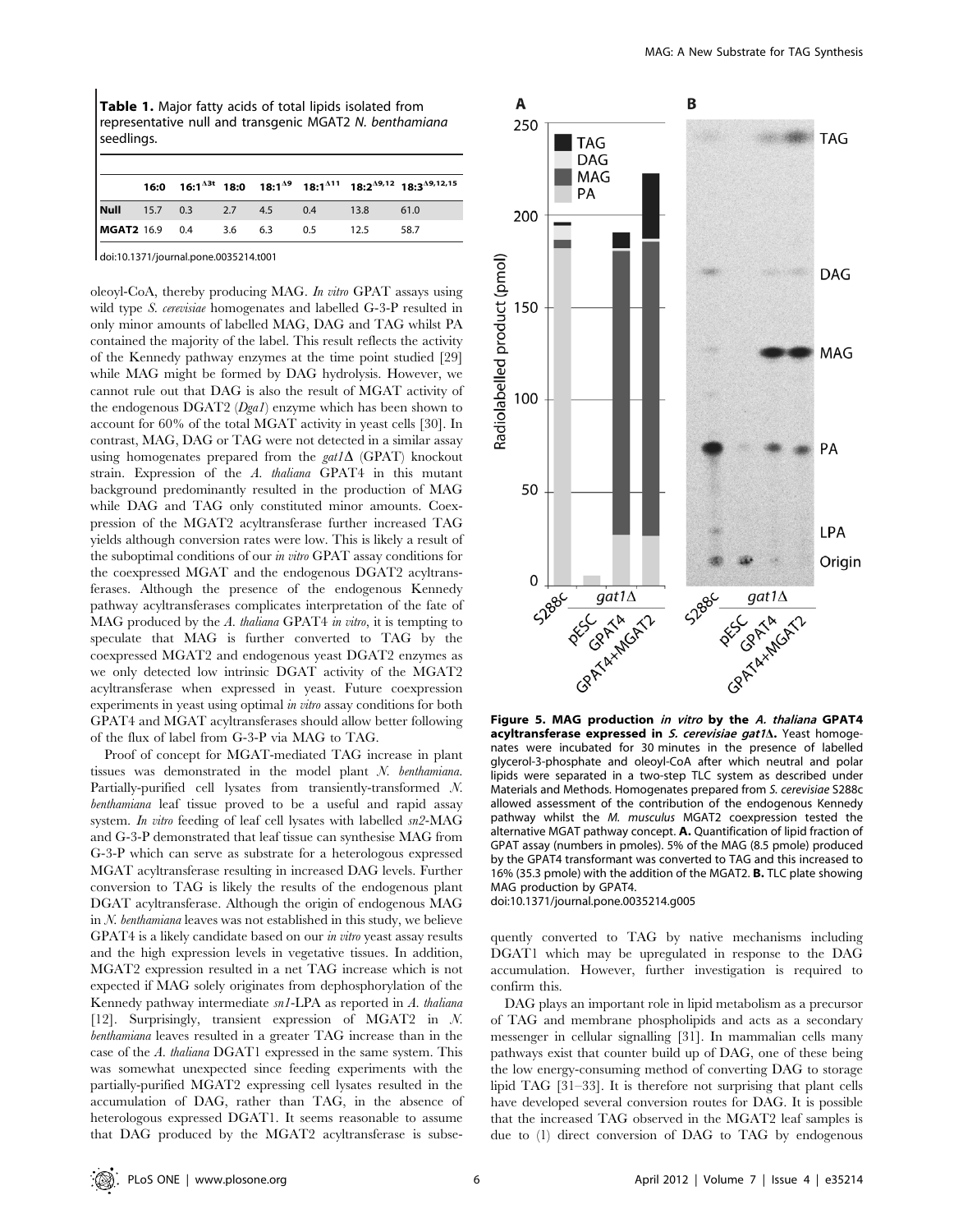DGAT activity; (2) DAG-DAG transacylase activity resulting in TAG and MAG [34]; or (3) conversion of DAG to phosphatidylcholine (PC) by the CDP-choline:diacylglycerol cholinephosphotransferase or phosphatidylcholine:diacylglycerol cholinephosphotransferase after which TAG could be produced either directly by PDAT or by conversion back to DAG [35–36]. Bates et al. [2–3] demonstrated that, at least in some plants, the majority of DAG produced de novo by the Kennedy pathway is not necessarily channelled directly to TAG but rather to PC. It remains to be seen whether this is also the case for DAG produced by a heterologous expressed MGAT acyltransferase or whether the DAG is channelled to TAG. Regardless, we did find that the combination of MGAT2 with DGAT1 resulted in a greater increase in TAG in the transient assay than either the MGAT2 or DGAT1 and that a similar increase was achieved using the bifunctional MGAT1.

An increase in TAG was also observed in N. benthamiana seedlings, stably-transformed with the 35S::MGAT2 construct. We used a segregating  $T_2$  population to provide randomly-distributed null siblings as strong temperature and light effect controls for the experimental design. Whilst the null seedlings displayed a range of TAG levels the transgenic population clearly contained increased levels of TAG. Up to 6.2-fold increase was observed in the bestperforming events which is in the same range as previouslydescribed transgenic strategies [5]. The magnitude of TAG increase in both the transiently- and stably-transformed plants was unexpected given the small size of the native leaf MAG pool. The TAG levels we observed exceeded the apparent supply of MAG suggest that the leaf rapidly replenishes the MAG pool while it is being depleted by transgenic MGAT activity. Microscopy demonstrated that at least some of the additional neutral lipids were located within the leaf. It will be interesting to see whether similar accumulation also takes place in other sections of these transgenic plants.

In conclusion, we propose a novel TAG biosynthesis pathway in plants that is partly similar to the well established MGAT pathway in animals. Coexpression of a plant GPAT acyltransferase such as the A. thaliana GPAT4 or GPAT6 which can synthesise MAG and a mammalian bifunctional M/DGAT acyltransferase such as the mouse MGAT1 enzyme could result in the biosynthesis of storage lipids while bypassing the Kennedy pathway altogether. Whilst we have demonstrated the feasibility in a plant leaf system, this concept should be applicable to any tissue that contains G-3-P and acyl-CoA substrates. It will be interesting to determine whether a transgenically expressed monoacylglycerol pathway in plants is subject to the same regulation as the endogenous Kennedy pathway and how it might interact with other transgenic strategies that can increase TAG levels. Effects on cutin production also

#### References

- 1. Kennedy EP (1961) Biosynthesis of complex lipids. Fed Proc 20: 934–940.
- 2. Bates PD, Ohlrogge JB, Pollard M (2007) Incorporation of newly synthesised fatty acids into cytosolic glycerolipids in pea leaves occurs via acyl editing. J Biol Chem 282: 31206–16.
- 3. Bates PD, Durrett TP, Ohlrogge JB, Pollard M (2009) Analysis of acyl fluxes through multiple pathways of triacylglycerol synthesis in developing soybean embryos. Plant Physiol 150: 55–72.
- 4. Weselake RJ, Taylor DC, Rahman MH, Shah S, Laroche A, et al. (2009) Increasing the flow of carbon into seed oil. Biotechnol Adv 27: 866–878.
- 5. Vega-Sa´nchez ME, Ronald PC (2010) Genetic and biotechnological approaches for biofuel crop improvement. Curr Opin Biotech 21: 218–24.
- 6. James CN, Horn PJ, Case CR, Gidda SK, Zhang D, et al. (2010) Disruption of the Arabidopsis CGI-58 homologue produces Chanarin–Dorfman-like lipid<br>droplet accumulation in plants. P Natl Acad Sci USA 107: 17833–17838.
- 7. Hirayama O, Hujii K (1965) Glyceride structure and biosynthesis of natural fats III. Biosynthetic process of tryglycerides in maturing soybean seed. Agr Biol Chem Tokyo 29: 1–6.
- 8. Panekina T, Gusakova S, Tabak MY, Umarov A (1978) Neutral lipids of the seeds of Eremostachys moluccelloides. Chem Nat Compd 14: 33–36.

remain to be seen although no significant morphological abnormalities were observed in the stably-transformed lines generated in this study. A transcriptome-based study is being undertaken to determine effects on global gene expression in the MGAT2-expressing transgenic N. benthamiana lines.

# Supporting Information

Figure S1 TAG-formation by DGAT1 but not MGAT2 in yeast assays. S. cerevisiae H1246 [27] was transformed with the pYES2 construct (negative control), A. thaliana DGAT1 in pYES2 or M. musculus MGAT2 in pYES2 and fed  $\int^{14}C$ oleic acid. FFA denotes free fatty acid. DGAT activity was assayed by first diluting a preculture to a starting  $OD_{600}$  of 0.15 in 5 mL minimal dropout medium lacking uracil and containing 2% galactose, 0.01% NP40 and  $1 \mu$ Ci  $[14^{\circ}$ ]oleic acid (58 mCi/mmol) (GE Healthcare, Rydalmere, New South Wales, Australia) dissolved in ethanol. Next, cultures were incubated at  $28^{\circ}$ C with shaking for 3 days and washed 3 times with an equal volume of water before total lipids were isolated.

(TIF)

Figure S2 Nile Blue lipid staining of N. benthamiana leaf cross-sections viewed under a fluorescence microscope. A. Non-transformed wildtype tissue. B. N. benthamiana stably-transformed with M. musculus MGAT2 driven by the constitutive 35S promoter. Fully expanded young leaves of wildtype and transgenic N. benthamiana plants were harvested and immersed in a 1% aqueous solution of Nile Blue A and infiltrated under vacuum for 15 minutes. The samples were then briefly rinsed in distilled water and cross sections of approximately 0.5 mm in thickness were cut under dissection microscope. Neutral lipids were visualized using an UV filter fitted on a Zeiss fluorescence microscope (Carl Zeiss, UK). (TIF)

# Acknowledgments

We thank Dr. Sten Stymne for kindly providing S. cerevisiae strain H1246 and Dawar Hussain, Geraldine Lester, Lina Ma, Anne Mackenzie and Lijun Tian for their excellent technical assistance. We also thank Dr Rosemary White for assistance with confocal image analysis.

#### Author Contributions

Conceived and designed the experiments: JP TV SS. Performed the experiments: JP TV PS AET AW XZ QL MM. Analyzed the data: JP PN SS AET. Contributed reagents/materials/analysis tools: PS XZ. Wrote the paper: JP TV SS.

- 9. Lakshminarayana G, Kaimal TNB, Gopalakrishnan N (1984) Changes in lipid class and fatty acid compositions during maturation of Hibiscus esculentus and Hibiscus cannabinus seeds. J Am Oil Chem Soc 61: 1249–1253.
- 10. Perry HJ, Harwood JL (1993) Radiolabelling studies of acyl lipids in developing seeds of *Brassica napus*: use of  $[1-14^C]$  acetate precursor. Phytochemistry 33: 329–333.
- 11. Yang W, Pollard M, Li-Beisson Y, Beisson F, Feig M, et al. (2010) A distinct type of glycerol-3-phosphate acyltransferase with sn2 preference and phosphatas activity producing 2-monoacylglycerol. P Natl Acad Sci USA 107: 12040–12045.
- 12. Reddy VS, Rao DKV, Rajasekharan R (2010) Functional characterization of lysophosphatidic acid phosphatase from Arabidopsis thaliana. Biochim Biophys Acta 1801: 455–461.
- 13. Reddy VS, Singh AK, Rajasekharan R (2008) The Saccharomyces cerevisiae PHM8 gene encodes a soluble magnesium-dependent lysophosphatidic acid phosphatise. J Biol Chem 283: 8846–8854.
- 14. Yen CLE, Stone SJ, Cases S, Zhou P, Farese RV (2002) Identification of a gene encoding MGAT1, a monoacylglycerol acyltransferase. P Natl Acad Sci USA 99: 8512–8517.